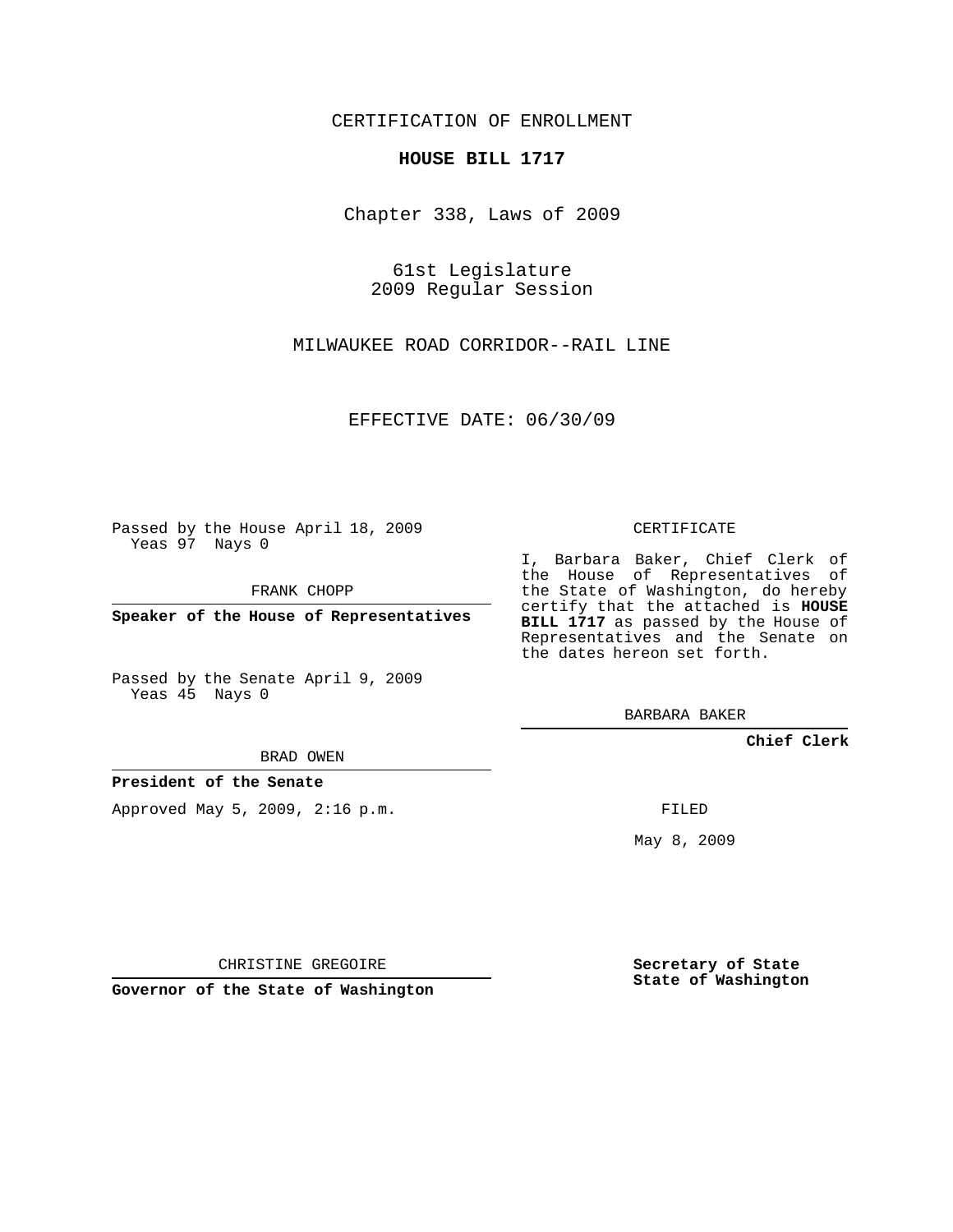## **HOUSE BILL 1717** \_\_\_\_\_\_\_\_\_\_\_\_\_\_\_\_\_\_\_\_\_\_\_\_\_\_\_\_\_\_\_\_\_\_\_\_\_\_\_\_\_\_\_\_\_

\_\_\_\_\_\_\_\_\_\_\_\_\_\_\_\_\_\_\_\_\_\_\_\_\_\_\_\_\_\_\_\_\_\_\_\_\_\_\_\_\_\_\_\_\_

## AS AMENDED BY THE SENATE

Passed Legislature - 2009 Regular Session

**State of Washington 61st Legislature 2009 Regular Session By** Representatives Clibborn, Armstrong, Wood, Warnick, and Klippert Read first time 01/27/09. Referred to Committee on Transportation.

 AN ACT Relating to a rail line over the Milwaukee Road corridor; amending RCW 79A.05.115, 79A.05.120, 79A.05.125, and 79A.05.130; providing an effective date; providing contingent expiration dates; and declaring an emergency.

5 BE IT ENACTED BY THE LEGISLATURE OF THE STATE OF WASHINGTON:

 6 **Sec. 1.** RCW 79A.05.115 and 2006 c 160 s 1 are each amended to read 7 as follows:

 8 (1) The commission shall develop and maintain a cross-state trail 9 facility with appropriate appurtenances.

10 (2) This section expires July 1,  $((2009))$  2019,  $((\pm \text{f}))$  unless the 11 department of transportation ((does-not)) enters into a franchise 12 agreement for a rail line over any of the portions of the Milwaukee 13 Road corridor between Ellensburg and ((Lind)) Marengo by July 1, 14 ((<del>2009</del>)) 2019.

15 **Sec. 2.** RCW 79A.05.120 and 2006 c 160 s 2 are each amended to read 16 as follows:

17 (1) To facilitate completion of a cross-state trail under the 18 management of the parks and recreation commission, management and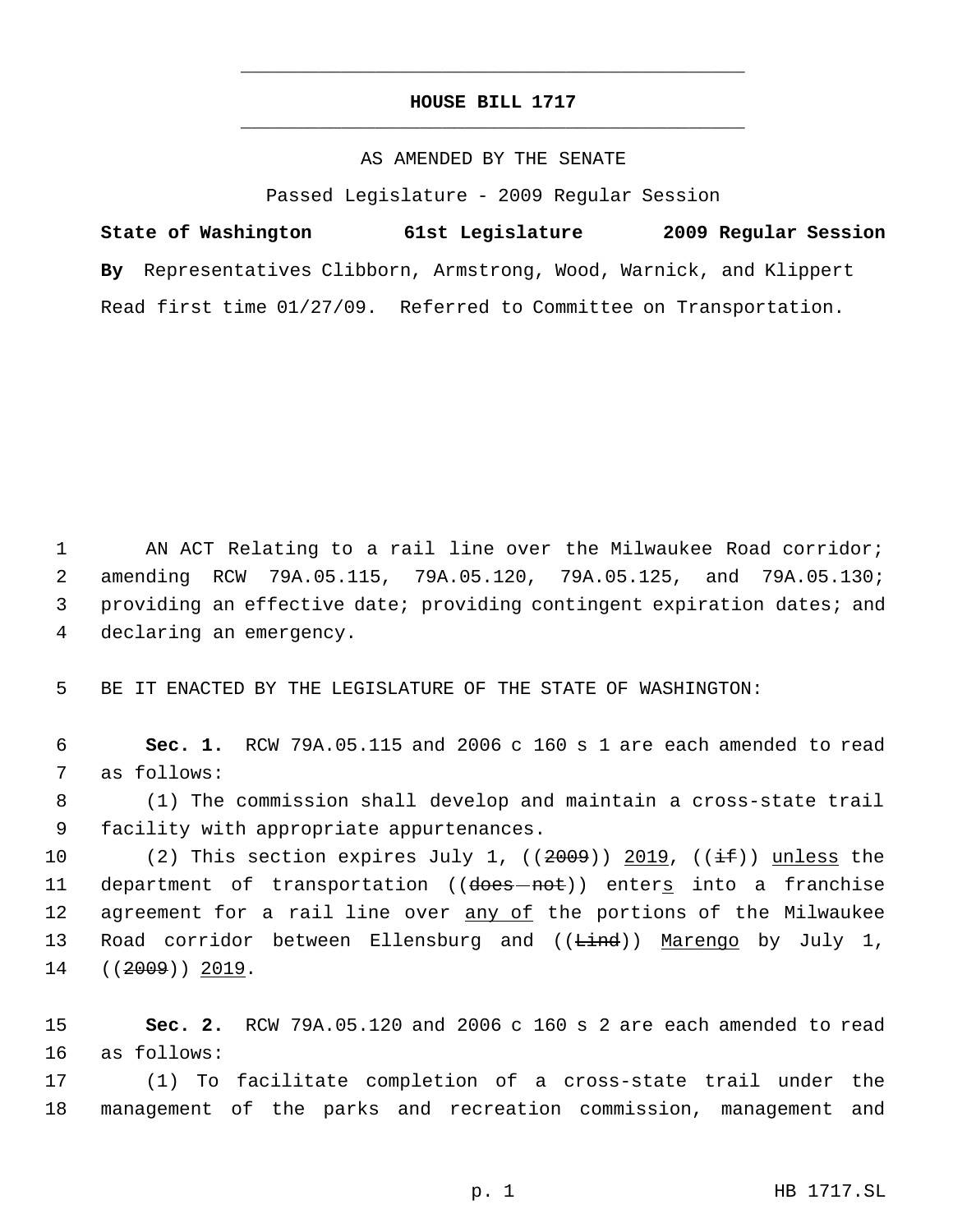control of lands known as the Milwaukee Road corridor shall be transferred between state agencies as follows on the date a franchise agreement is entered into for a rail line over portions of the Milwaukee Road corridor:

 (a) Portions owned by the state between Ellensburg and the Columbia river that are managed by the parks and recreation commission are transferred to the department of transportation;

 (b) Portions owned by the state between the west side of the Columbia river and Royal City Junction and between Warden and Lind that are managed by the department of natural resources are transferred to 11 the department of transportation; ((and))

 (c) Portions owned by the state between Lind and the Idaho border that are managed by the department of natural resources are transferred to the parks and recreation commission as of June 7, 2006; and

15 (d) Portions owned by the state between Lind and Marengo are 16 transferred to the department of transportation.

 (2) The department of natural resources may, by mutual agreement with the parks and recreation commission, transfer management authority over portions of the Milwaukee Road corridor to the state parks and recreation commission, at any time prior to the department of transportation entering into a franchise agreement.

22 (3) This section expires July 1, ((2009)) 2019, and no transfers 23 shall occur  $((if))$  unless the department of transportation  $((does not))$ 24 enters into a franchise agreement for a rail line over any of the 25 portions of the Milwaukee Road corridor between Ellensburg and (( $\frac{1}{\text{find}}$ )) Marengo by July 1, ((2009)) 2019.

 **Sec. 3.** RCW 79A.05.125 and 2006 c 160 s 3 are each amended to read as follows:

29 (1) The department of transportation shall negotiate  $((a))$  one or 30 more franchises with  $((a))$  rail carriers to establish and maintain a rail line over portions of the Milwaukee Road corridor owned by the 32 state between Ellensburg and ((<del>Lind</del>)) Marengo. The department of transportation may negotiate such a franchise with any qualified rail carrier. Criteria for negotiating the franchise and establishing the right-of-way include:

(a) Assurances that resources from the franchise will be sufficient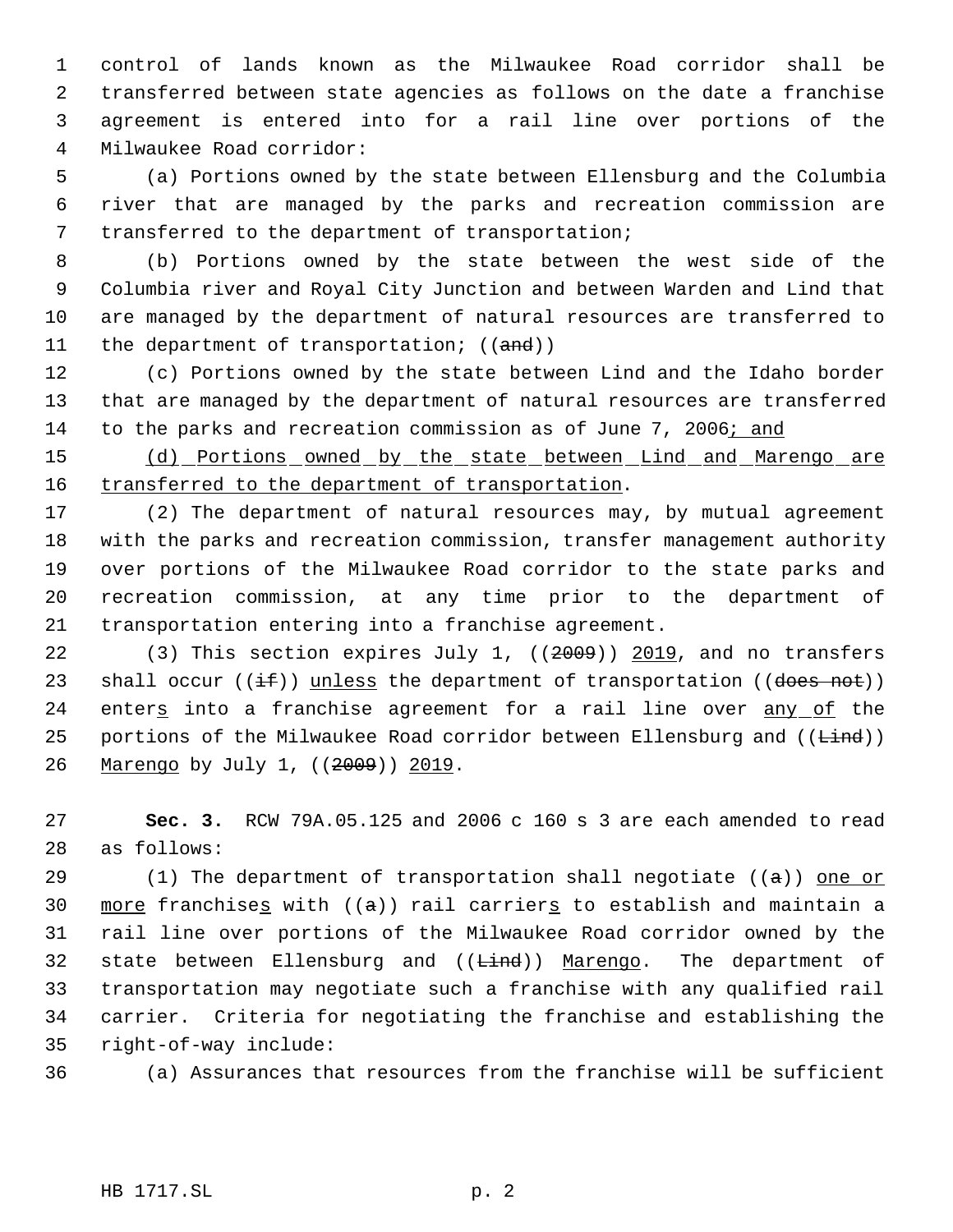to compensate the state for use of the property, including completion of a cross-state trail between Easton and the Idaho border;

 (b) Types of payment for use of the franchise, including payment for the use of federally granted trust lands in the transportation corridor;

(c) Standards for maintenance of the line;

 (d) Provisions ensuring that both the conventional and intermodal rail service needs of local shippers are met. Such accommodations may comprise agreements with the franchisee to offer or maintain adequate service or to provide service by other carriers at commercially reasonable rates;

 (e) Provisions requiring the franchisee, upon reasonable request of any other rail operator, to provide rail service and interchange freight over what is commonly known as the Stampede Pass rail line from Cle Elum to Auburn at commercially reasonable rates;

 (f) If any part of the franchise agreement is invalidated by actions or rulings of the federal surface transportation board or a court of competent jurisdiction, the remaining portions of the franchise agreement are not affected;

(g) Compliance with environmental standards; and

(h) Provisions for insurance and the coverage of liability.

 (2) The franchise may provide for periodic review of financial arrangements under the franchise.

 (3) The department of transportation, in consultation with the parks and recreation commission and the senate and house transportation committees, shall negotiate the terms of the franchise, and shall present the agreement to the parks and recreation commission for approval of as to terms and provisions affecting the cross-state trail or affecting the commission.

30 (4) This section expires July 1,  $((2009))$  2019,  $((\pm \text{f}))$  unless the 31 department of transportation ((does-not)) enters into a franchise 32 agreement for a rail line over any of the portions of the Milwaukee 33 Road corridor between Ellensburg and Marengo by July 1, ((2009)) 2019.

 **Sec. 4.** RCW 79A.05.130 and 2006 c 160 s 4 are each amended to read as follows:

 (1) The cross-state trail account is created in the custody of the state treasurer. Eleven million five hundred thousand dollars is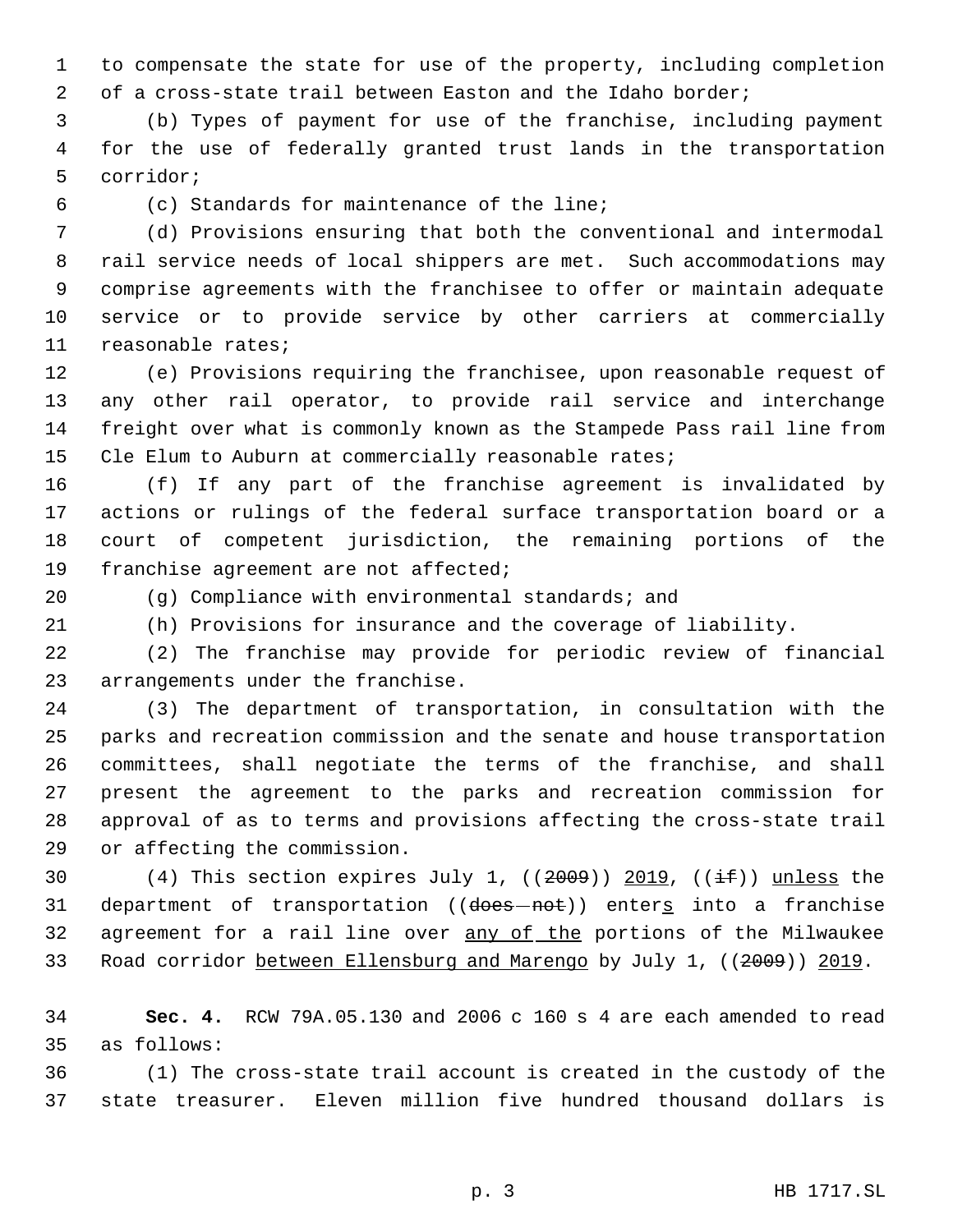provided to the state parks and recreation commission to acquire, construct, and maintain a cross-state trail. This amount may consist of: (a) Legislative appropriations intended for trail development; (b) payments for the purchase of federally granted trust lands; and (c) franchise fees derived from use of the rail corridor. The legislature intends that any amounts provided from the transportation fund are to be repaid to the transportation fund from franchise fees.

 (2) The department shall deposit franchise fees from use of the rail corridor according to the following priority: (a) To the department of transportation for actual costs incurred in administering the franchise; (b) to the department of natural resources as compensation for use of federally granted trust lands in the rail corridor; (c) to the transportation fund to reimburse any amounts transferred or appropriated from that fund by the legislature for trail development; (d) to the cross-state trail account, not to exceed eleven million five hundred thousand dollars, provided that this amount shall be reduced proportionate with any funds transferred or appropriated by the 1996 legislature or paid from franchise fees for the purchase of federally granted trust lands or for trail development; and (e) the remainder to the essential rail assistance account, created under RCW 47.76.250. Expenditures from the cross-state trail account may be used only for the acquisition, development, operation, and maintenance of the cross-state trail. Only the director of the state parks and recreation commission or the director's designee may authorize expenditures from the account. The account is subject to allotment procedures under chapter 43.88 RCW, but no appropriation is required for expenditures.

 (3) The commission may acquire land from willing sellers for the cross-state trail, but not by eminent domain.

 (4) The commission shall adopt rules describing the cross-state trail.

32 (5) This section expires July 1,  $((2009))$  2019,  $((\pm \text{f}))$  unless the 33 department of transportation ((does-not)) enters into a franchise 34 agreement for a rail line over any of the portions of the Milwaukee Road corridor between Ellensburg and Marengo by July 1, ((2009)) 2019.

NEW SECTION. **Sec. 5.** This act is necessary for the immediate